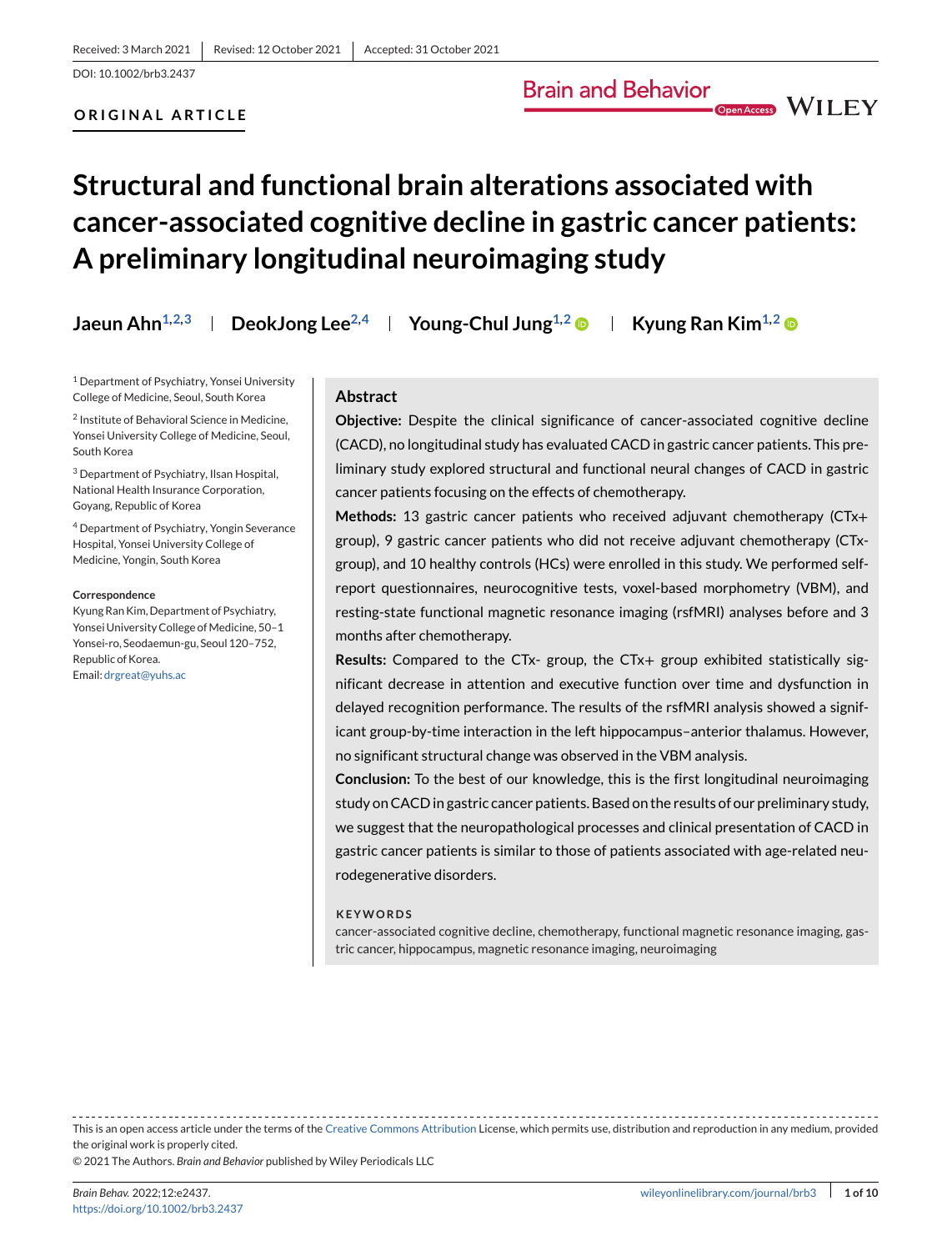# **1 INTRODUCTION**

In adults, cancer-associated cognitive decline—also referred to as CACD—for non-central nervous system types of cancers is the most feared problems among cancer survivors, since it is directly related to social and occupational dysfunction and decreased quality of life (Ahles et al., [2012\)](#page-8-0). Research on the concept of CACD was initiated from pharmacotoxicology concept as a side effect of chemotherapy, but recently, the concept of CACD has progressed multidimensionally as CACD is related to complex interactions of various factors such as biology of aging, biology of cancer, cancer treatments, and other factors that confer risk for post-treatment cognitive decline (Ahles & Root, [2018\)](#page-7-0).

Given its clinical significance, there has been increasing number of neuroimaging researches on the CACD phenomenon (Li & Caeyenberghs, [2018\)](#page-8-0). Previous voxel-based morphometry (VBM) studies showed reduced gray matter (GM) in breast cancer patients in frontal, temporal, parietal, and occipital regions 1 month following chemotherapy compared to baseline (Lepage et al., [2014;](#page-8-0) McDonald et al., [2013\)](#page-8-0). Functional magnetic resonance imaging (fMRI) studies also suggested default mode (Kesler, [2014\)](#page-8-0), executive mode (Wang et al., [2016\)](#page-9-0) network abnormalities in CACD. However, despite growing evidence from neuroimaging researches, neural correlates for CACD are not defined (Ahles & Root, [2018\)](#page-7-0).

Most studies on CACD as of now were limited to breast cancer patients due to frequent occurrence and high survival rates in this population (Jung et al., [2019;](#page-8-0) Li & Caeyenberghs, [2018;](#page-8-0) Oh et al., [2016\)](#page-8-0). However, we decided to focus our study on CACD in gastric cancer patients because we wanted to direct our attention to chemotherapy among various other factors affecting CACD since previous studies have speculated that chemotherapy may affect certain brain regions and cognitive aging (Ahles et al. [2012;](#page-8-0) Mandelblatt et al., [2014\)](#page-8-0). First, we aimed to reduce the effect of biology of aging on CACD as gastric cancer has high incidence rate and survival rate is high for middle aged men in South Korea. In South Korea, gastric cancer is the most prevalent cancer in males aged 35 to 64, while breast cancer is the most common in women aged 35 to 64 (Hong et al., [2020\)](#page-8-0). Although the 5-year survival rate of gastric cancer (76.5% from 2013 to 2017) is lower than that of breast cancer (93.2% from 2013 to 2017), 5-year survival rate of gastric cancer has jumped from 43.9% in 1993 to 76.5% in 2017 (Hong et al., [2020\)](#page-8-0). Second, we aimed to reduce the effect of brain metastases on CACD since brain metastases in gastric cancer are exceedingly rare (<1%) (Go et al., [2011\)](#page-8-0), while brain metastases from breast cancer are second to most common after lung cancer (13–19%) (Nayak et al., [2012\)](#page-8-0). In gastric cancer, fluorouracil, oxaliplatin, and capecitabine are recommended as chemotherapeutic agents (Network, [2021\)](#page-8-0), while in breast cancer, 5-fluorouracil, capecitabine, doxorubicin, paclitaxel, cyclophosphamide, etc., are frequently recommended as chemotherapeutic agents (Network NCC, [2021\)](#page-8-0). Considering these points, we judged that gastric cancer patients would be a good target group to study CACD phenomenon with the focus on chemotherapy.

The purpose of this preliminary study was to identify alterations in gray matter and functional connectivity related to CACD in gastric cancer patients. Neuropsychological tests were performed to assess attention, concentration, memory, and executive functions in patients with (CTx+) and without (CTx-) adjuvant chemotherapy at baseline and follow-up. The neuroimaging analyses focused on areas where differences between baseline and follow-up were associated with changes in neurocognitive assessment results. We attempted to identify whether GM changes occur following chemotherapy through VBM analysis. Seed-based resting-state functional connectivity analyses were performed to investigate neural network changes. To the best of our knowledge, this longitudinal research is the first study undertaken to identify underlying structural and functional changes associated with CACD in patients with gastric cancer, using neuroimaging techniques with a focus on the hippocampus.

# **2 METHODS**

## **2.1 Participants**

This prospective study was approved by the Institutional Review Board of Severance Hospital (4-2012-0677), and informed written consents were obtained from all subjects before each procedure. Male gastric cancer patients between ages 40 and 60 who underwent total or partial (distal or subtotal) gastrectomy were enrolled in this study. We recruited only male gastric patients due to the higher gastric cancer prevalence rate in males in Korea, which is twice as high than that in women (Jung et al., [2019\)](#page-8-0) and for sample homogeneity. Candidates were divided into two groups: patients with scheduled adjuvant chemotherapy (CTx+) and patients who did not need adjuvant chemotherapy (CTx- group). The CTx+ group received XELOX (capecitabine and oxaliplatin) or TS-1 (Tegafur, gimeracil, and oteracil potassium) chemotherapeutic regimens. The TS-1 regimen is a regimen with a 1-year schedule that begins 6 weeks after surgery and involves cycles of a 4-week period of chemotherapy followed by a 2-week break. XELOX is an anticancer medication that follows a schedule of eight cycles of treatment at 3-week intervals. In addition, an ag- and sex matched healthy control (HC) group without cognitive impairment or active neurological disorders was also recruited. Potential participants who had a history of (1) other malignancies; (2) metastatic malignancies; (3) any neurologic condition that could impair cognitive function (neurodegenerative disease, stroke, brain injury, etc.); (4) alcohol, nicotine, caffeine, or other drug dependence or addiction; or (5) Axis I psychiatric disorder were excluded.

Initial baseline assessments were performed on the CTx+ group (*n* = 19; age: 49.2 ± 5.5), CTx- group (*n* = 14; age: 49.2 ± 6.8), and HC group ( $n = 10$ ; age:  $51.5 \pm 7.0$ ). Baseline assessments were performed using self-report questionnaires, neurocognitive assessments, and MRI scanning on the same day, after gastric cancer surgery and before adjuvant chemotherapy. In the CTx+ group, follow-up assessment was performed approximately 3 months after the subjects underwent adjuvant chemotherapy. The CTx- group was assessed at a matched interval.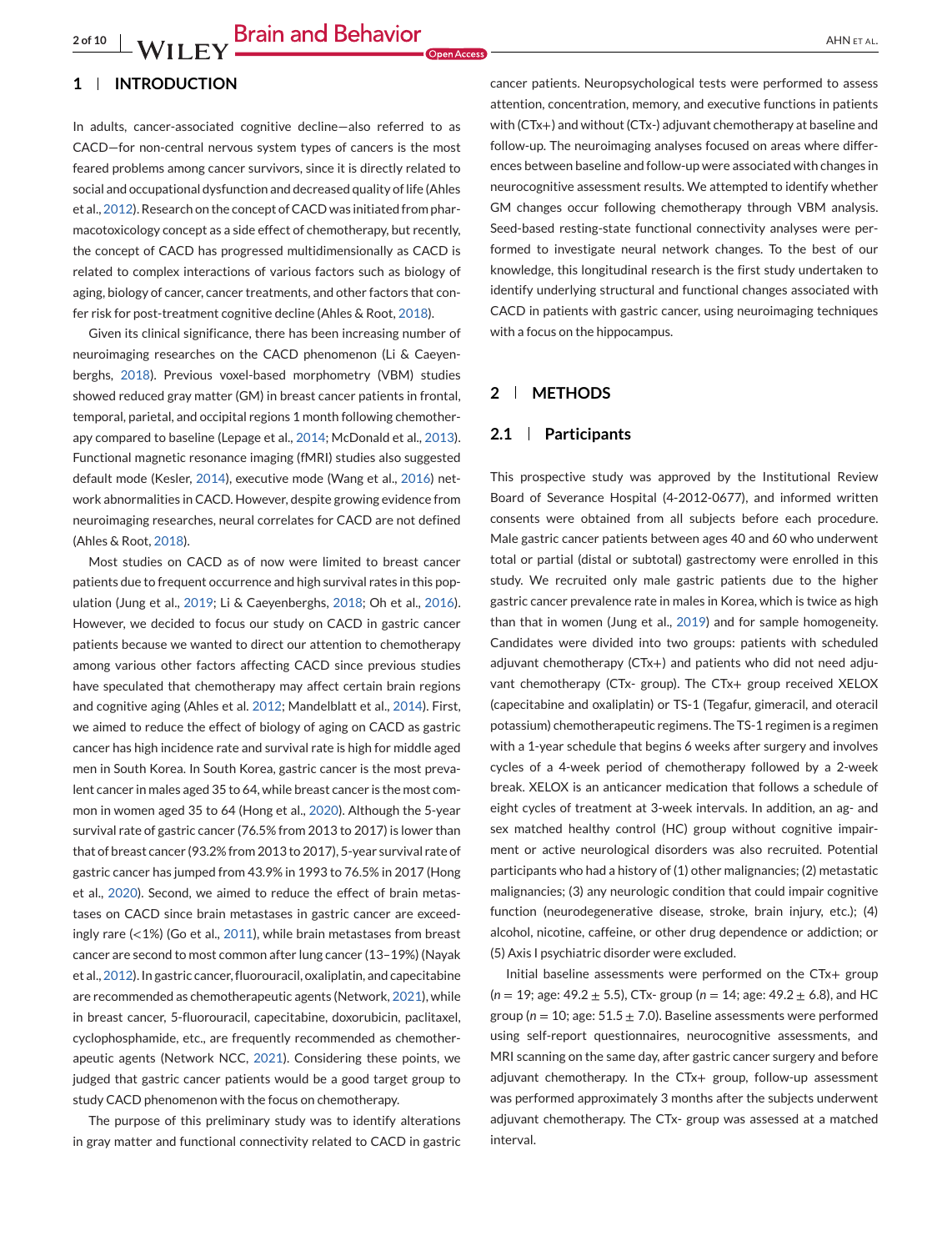# **2.2 Self-report questionnaires and neurocognitive assessment**

The self-report questionnaires included cognitive failure questionnaire (CFQ) (Broadbent et al., [1982\)](#page-8-0) to assess subjective cognitive decline, the Beck depression inventory (BDI) (Beck et al., [1996\)](#page-8-0) to assess depressive symptoms, and the Beck anxiety inventory (BAI) (Steer & Beck, [1997\)](#page-9-0) to assess anxiety symptoms. All subjects completed a structured clinical interview, and an assessment of major psychiatric illness was performed based on the Diagnostic and Statistical Manual of Mental Disorders, Fourth Edition (First et al., [1995\)](#page-8-0). Four cognitive domains were assessed using a set of neurocognitive tests: (1) performance and verbal intelligence (Korean version of Wechsler Adult Intelligence Scale [K-WAIS] performance and verbal subtests), (2) memory (Rey-Kim Memory Test), (3) attention (K-WAIS digit span and spatial span subtests), and (4) executive function (Stroop test). Scores for the neurocognitive tests are expressed as age-corrected scaled scores (AgeSS), standardized scores (SS), or percentile ranks for raw scores.

#### **2.3 Functional connectivity analysis**

All participants underwent rsfMRI in a 3 T MR scanner (Tim Trio, Siemens Healthcare, Erlangen, Germany) equipped with a 16 channel head coil. rsfMRI data were acquired using gradient echoplanar pulse imaging (EPI). For each subject, 150 axial volume scans were obtained with the following parameters:  $TR = 3000$ ms, TE = 30 ms, FOV =  $192 \times 192$  mm<sup>2</sup>, voxel size =  $3 \times 3 \times 3$  $mm<sup>3</sup>$ , and slice number = 50 (interleaved). During the acquisition of fMRI data, subjects were directed to look at a white cross in the center of a black background for 7 min 30 s without any cognitive, lingual, or motor activities. Vacuum-molded cushions and soft pads were used to support the head and minimize head movement.

Spatial preprocessing and statistical analyses of functional images were performed using SPM12 (Welcome Department of Imaging Neuroscience, London, UK). To analyze functional connectivity based on resting-state fMRI data, motion artifacts were assessed in individual subjects by visually inspecting realignment parameter estimations to confirm that there were no abrupt head motions and that the maximum head motion in each axis was  $<$  3 mm. Functional images were realigned and registered to structural images for each subject. The anatomical volume was segmented into GM, white matter, and cerebrospinal fluid. The GM image was used to determine the normalization parameters onto the standard MNI GM template provided with SPM12. The spatial parameters were then applied to the realigned functional volumes that were finally resampled to voxels of  $2 \times 2 \times 2$ mm3 and smoothed with an 8-mm full-width at half-maximum kernel.

Cortical network assessment was performed using a region of interest (ROI) seed-based correlation approach. Connectivity analysis was conducted with the "conn" toolbox implemented in SPM12 [\(http://www.fil.ion.ucl.ac.uk/spm/ext\)](http://www.fil.ion.ucl.ac.uk/spm/ext). Seed areas were

chosen using the automated anatomical labeling (AAL) template [\(www.fil.ion.ucl.ac.uk/spm/ext/\)](http://www.fil.ion.ucl.ac.uk/spm/ext/) (Tzourio-Mazoyer et al., [2002\)](#page-9-0). Based on the between-group differences over time observed with the neurocognitive testing, the following ROIs were selected: the superior parietal lobe, which is associated with spatial span (Berryhill & Olson, [2008\)](#page-8-0); the bilateral hippocampus, which is associated with recognition (Pospisil et al., [2015;](#page-9-0) Zhou et al., [2010\)](#page-9-0); and the bilateral superior frontal gyri (SFG), which is associated with executive function. A growing body of evidence indicates that the hippocampus is divided into several subfields with specific cognitive functions (Mueller et al., [2010\)](#page-8-0). In particular, it has been argued that neurodegenerative disorder patients show a sequential pattern of changes starting within the entorhinal and transentorhinal areas and moving to cornu ammonis area 1 (CA1), subiculum, and eventually other subfields. To study the acute neurotoxic effects of chemotherapy, we conducted further analysis by classifying six hippocampal subfields and setting them as seed regions. ROIs for the subfields of the bilateral hippocampus (consisting of cornu ammonis [CA, including CA1, CA2, and CA3 subfields]; dentate gyrus [DG] including the fascia dentata and CA4 subfield; and subiculum [SB] including the prosubiculum, subiculum proper, presubiculum, and parasubiculum) were obtained from the maximum probability map (MPM) (Eickhoff et al., [2005\)](#page-8-0). These were defined using the Anatomy toolbox v22c implemented in SPM12 [\(www.fil.ion.ucl.ac.uk/spm\)](http://www.fil.ion.ucl.ac.uk/spm). The waveform from each brain voxel was temporally filtered by means of a bandpass filter (0.008 Hz < *f* < .09 Hz) to adjust for low-frequency drift and high-frequency noise effects. Linear regression analysis was conducted to remove signals from the ventricular area and white matter (Whitfield-Gabrieli & Nieto-Castanon, [2012\)](#page-9-0). Movement parameters were added as first-level covariates. To estimate the functional connectivity strength, correlation coefficients were computed and converted to *z*-values using Fisher's r-to-z transformation.

#### **2.4 Voxel-based morphometry analysis**

The three-dimensional structural MRI data were acquired through a T1-weighted spoiled gradient echo sequence (repetition time = 1900 ms; echo time = 2.52 ms; FOV =  $256 \times 256$  mm<sup>2</sup>; voxel size =  $1 \times 1 \times 1$  mm<sup>3</sup>; flip angle 9°; slice number = 176; and total acquisition time: 4 min 26 s). Structural brain images were analyzed with MATLAB version 9.3 (R2020a; MathWorks, Natick, MA, USA) and SPM12 (Wellcome Department of Imaging Neuroscience, UK). All preprocessing steps were conducted in accordance with a standardized procedure (Ashburner, [2007\)](#page-8-0). First, the structural images were aligned along the anterior–posterior commissure line and positioned so that the anterior commissure matched the origin. Afterward, the images were segmented into GM, white matter, and cerebrospinal fluid probability maps using a Bayesian image segmentation algorithm. Brain tissue probability maps for each subject were then used for intersubject alignment. In this study, we applied diffeomorphic anatomical registration using an exponentiated Lie algebra algorithm (DARTEL; (Ashburner, [2007\)](#page-8-0)). The DARTEL has been suggested to enhance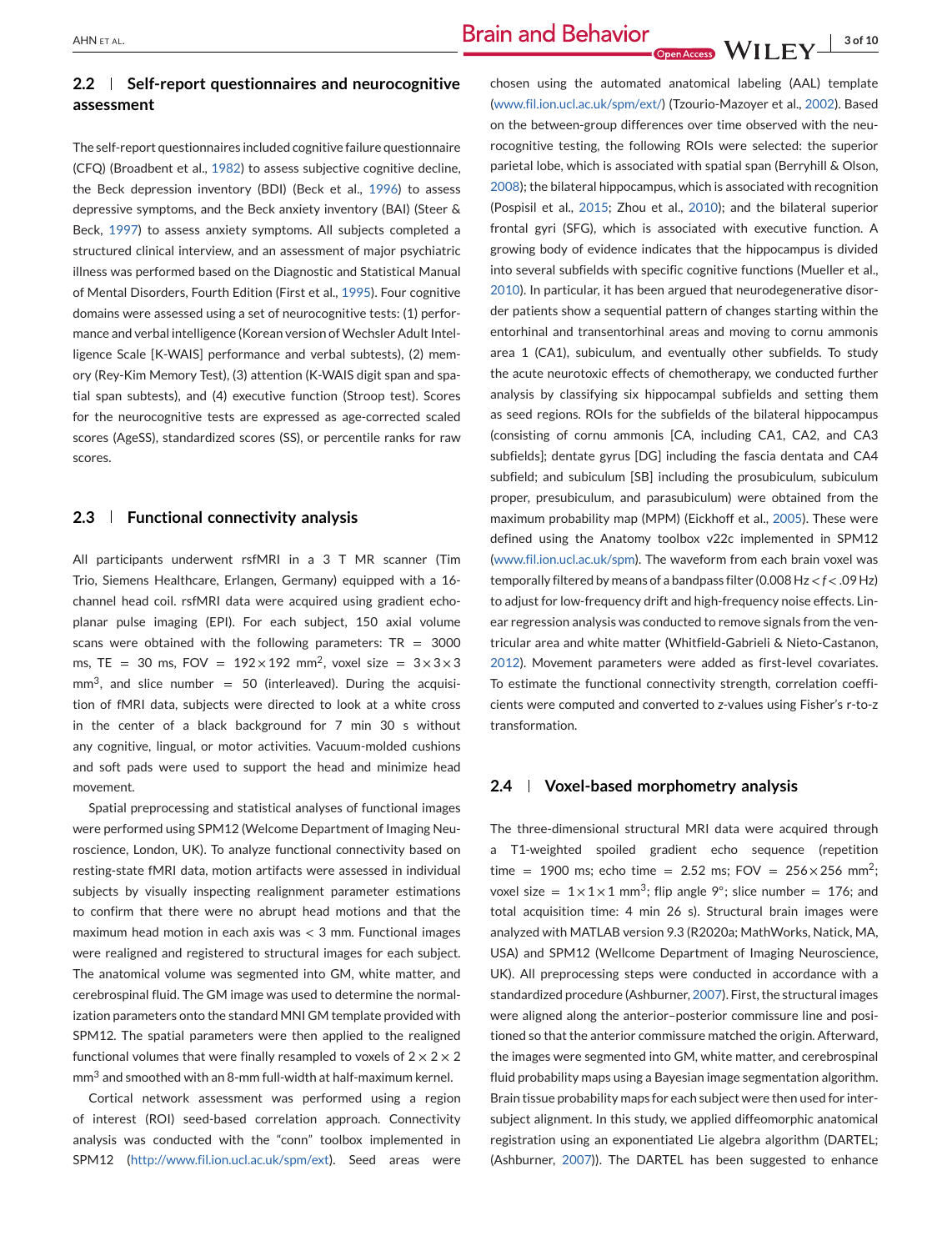**4 of 10** AHN ET AL.

intersubject alignment accuracy by modeling the shape of each brain using a host of parameters. DARTEL processing involves generating the flow fields that parameterize deformations and creating templates for all subjects. After the final study-specific template was created, GM images for each subject were warped to the study-specific template and then normalized into standard Montreal Neurological Institute (MNI) space. The volumes were resampled to a  $1.5 \times 1.5 \times 1.5$  mm<sup>3</sup> voxel size. This spatial normalization step included Jacobian modulation to preserve regional volume data. Finally, the DARTEL-warped, normalized, and modulated GM images were smoothed using an 8-mm full-width at half maximum kernel.

# **2.5 Statistical analysis**

Baseline demographic characteristics, including age, years of education, and self-report questionnaire data, were compared between gastric cancer patients with one-way analyses of variance (ANOVAs). For the neurocognitive assessments, we compared changes in performance using results from baseline and 3 months after adjuvant chemotherapy with a repeated measures ANOVA for a significance level of *p* = .05 between the CTx+ and CTx- groups.

Between-group and within-group longitudinal comparisons and group-by-time interaction analyses were conducted to compare functional connectivity strengths. Statistical significance was set to an uncorrected *p*-value height threshold of 0.001 and *k* > 100 (Bédard et al., [2014\)](#page-8-0) as the extent threshold for the whole brain.

Additionally, between-group and within-group longitudinal comparisons and group-by-time interaction analyses were conducted for voxelwise comparisons of GMV between the CTx+ group and CTx- group. Age and intracranial volume were entered as covariates because of their known influence on GMV (Pell et al., [2008\)](#page-8-0). Intracranial volume for each subject was calculated by the sum of gray matter, white matter, and cerebrospinal fluid volume. Whole-brain analyses were conducted to locate clusters showing group differences in GMV. A voxel wise cluster-defining threshold of uncorrected *p* < .001 was applied. All statistical analyses were conducted with SPSS 25.0 software (IBM, Armonk, NY, USA).

# **3 RESULTS**

#### **3.1 Demographic characteristics**

We initially enrolled 19 gastric cancer patients who underwent total or subtotal gastrectomy and were candidates for adjuvant chemotherapy and 14 patients who underwent total or partial gastrectomy (distal gastrectomy, subtotal gastrectomy) but did not need adjuvant chemotherapy. All participants did not receive radiotherapy or other treatments except for surgical treatment and adjuvant chemotherapy. Of the 19 patients in the original CTx+ group, 6 were excluded (2 patients expired during chemotherapy and 4 refused follow-up assessment after chemotherapy). Five patients who were enrolled in the

#### **TABLE 1** Clinical characteristics of gastric cancer patients

|                                | $CTx + (n = 13)$ $CTx - (n = 9)$ |                |
|--------------------------------|----------------------------------|----------------|
| Gastrectomy type               |                                  |                |
| Total                          | $\overline{4}$                   | $\Omega$       |
| Subtotal                       | 8                                | $\overline{2}$ |
| <b>Distal</b>                  | $\mathbf{1}$                     | $\overline{7}$ |
| Cancer stage                   |                                  |                |
| I                              | $\mathbf{1}$                     | 3              |
| Ш                              | 3                                | 6              |
| III                            | 8                                | $\Omega$       |
| IV                             | $\mathbf{1}$                     | $\Omega$       |
| Adjuvant chemotherapy protocol |                                  |                |
| <b>XELOX</b>                   | 7                                | N/A            |
| $TS-1$                         | 6                                | N/A            |

*Notes*: CTx+, patients treated with chemotherapy; CTx-, patients not treated with chemotherapy; XELOX, oxaliplatin+Xeloda; TS-1, tegafur+gemaracil+oteracil potassium.

CTx- group were excluded because they refused follow-up assessment. Thirteen age-matched healthy males were recruited as control subjects. Among them, two HC participants were excluded since they showed impairment on the neurocognitive tests. One HC participant was excluded due to failure to complete the multimodal neuroimaging studies. No participant was excluded due to excessive head movement during fMRI scanning. Therefore, the final sample size for the longitudinal analysis was 38, and all subjects had completed formal education. The breakdown of sample sizes was as follows: 13 in the CTx+ group, 9 in the CTx- group, and 10 in the HC group (Figure [1\)](#page-4-0).

With regard to cancer staging, the CTx+ group consisted of one stage I patient, three stage II patients, eight stage III patients, and one stage IV patient who went through oxaliplatin+Xeloda or tegafur+gemaracil chemotherapy regimens. The CTx- group consisted of three stage I patients and six stage II patients. In the CTx+ group, follow-ups were performed an average of 94.5  $\pm$  10.5 days after surgery, and in the CTx- group, follow-ups were performed an average of 92.6  $\pm$  11.1 days after surgery. The implemented surgery type, protocol of adjuvant chemotherapy protocol, and cancer stages are summarized in Table 1. At baseline, there was no significant difference between the two groups in terms of age, duration of education, CFQ score, BDI score, or BAI score (Table [2\)](#page-4-0).

#### **3.2 Neurocognitive results**

We compared the neurocognitive results of the CTx+ and CTxgroups (Table [2\)](#page-4-0). Repeated measures ANOVA demonstrated significant between-group differences over time in the spatial span backward test (*p* = .020), auditory verbal learning test (delayed recognition, *p* = .001), and Stroop test ( $p < .001$ ).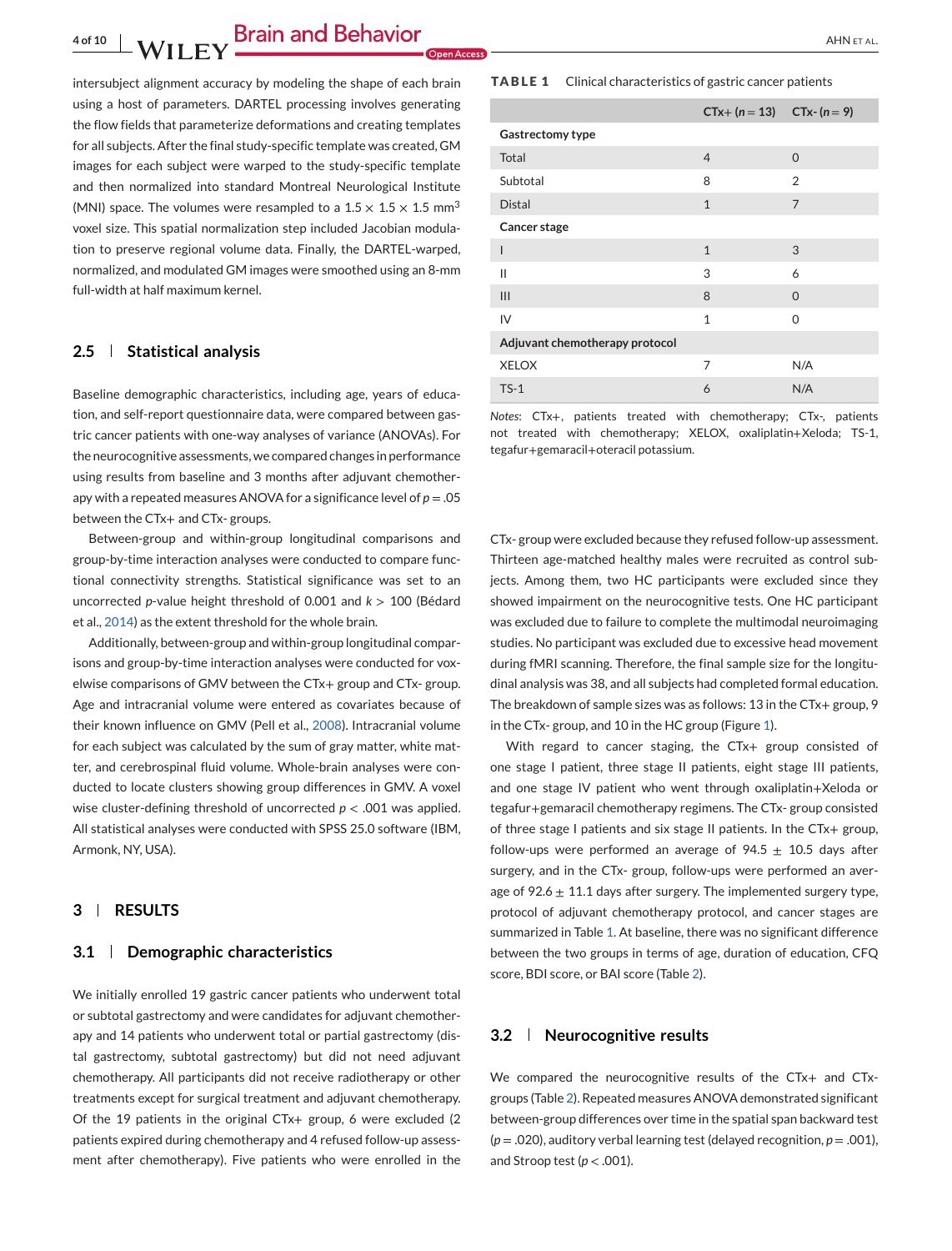<span id="page-4-0"></span>

**FIGURE 1** Study flowchart. K-WAIS-IV, Korean Wechsler Adult Intelligence Scale-IV; MRI, magnetic resonance imaging

|                    | $CTx + (n = 13)$<br>Mean (SD) | $CTx - (n = 9)$<br>Mean (SD) | $HCs (n = 10)$<br>Mean (SD) |       | p     |
|--------------------|-------------------------------|------------------------------|-----------------------------|-------|-------|
| Age (years)        | 49.2(5.5)                     | 49.2 (6.8)                   | 51.5(7.0)                   | 0.472 | 0.628 |
| Years of education | 13.1(3.2)                     | 13.3(2.0)                    | 12.7(1.6)                   | 0.189 | 0.828 |
| <b>BDI</b>         | 9.8(7.4)                      | 8.2(6.8)                     | 10.7(6.9)                   | 0.366 | 0.696 |
| <b>BAI</b>         | 6.0(6.6)                      | 6.9(5.4)                     | 6.2(5.9)                    | 0.075 | 0.928 |
| <b>CFQ</b>         | 9.5(9.7)                      | 16.8(11.0)                   | 19.8 (16.3)                 | 2.248 | 0.121 |

**TABLE 2** Demographic and clinical characteristics of gastric cancer patients and controls at baseline

*Notes*: Data are means ± standard deviations. CTx+: patients treated with chemotherapy; CTx-: patients not treated with chemotherapy. Abbreviations: BAI, Beck Anxiety Inventory; BDI, Beck Depression Inventory; CFQ, Cognitive Failure Questionnaire; HCs, healthy controls.

## **3.3 Neuroimaging analysis**

#### 3.3.1 VBM analysis

Comparing the CTx+ and CTx- groups, the between-group and within-group differences and the group-by-time interaction were not significant.

## 3.3.2 Functional connectivity analysis

When seeding from the bilateral hippocampus, there were no significant group differences in functional connectivity between the CTx+ and CTx- groups. However, functional connectivity analysis showed a significant group-by-time interaction in the anterior thalamus (Table [4;](#page-5-0)

Figure [2\)](#page-6-0). Post hoc analyses using ROIs of the hippocampal subfields showed significant group-by-time interactions with left CA anterior thalamus functional connectivity, left subiculum—precuneus functional connectivity, and right subiculum—paracentral gyrus functional connectivity.

For all ROI-based functional connectivity results, with the exception of the hippocampus-based analyses, there were no between-group or within-group significant differences or significant group-by-time interactions.

# **4 DISCUSSION**

To our knowledge, this is the first prospective, longitudinal neuroimaging study on chemotherapy-induced cognitive impairment in gastric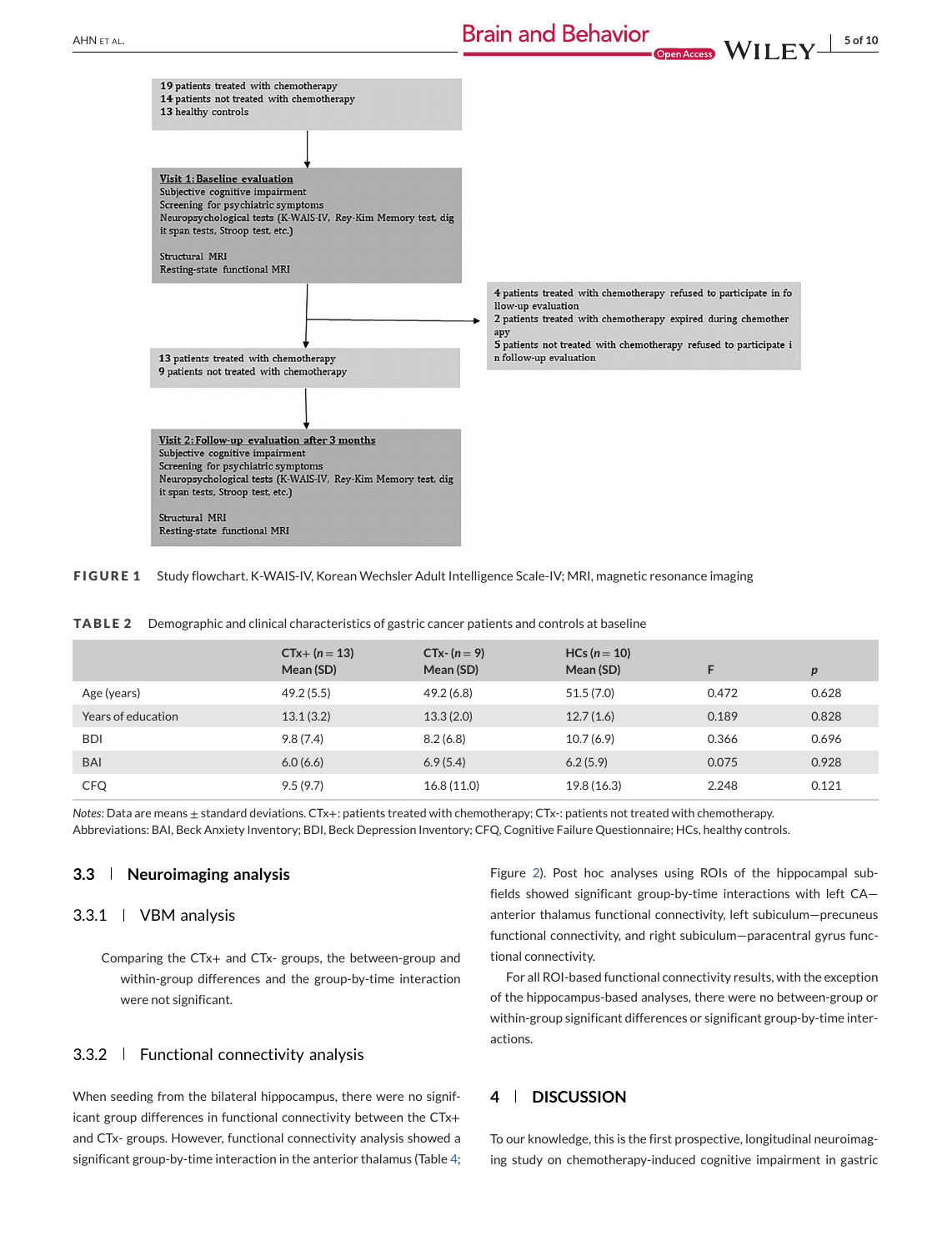#### <span id="page-5-0"></span>**TABLE 3** Neurocognitive assessments before and after chemotherapy

|                              | $CTx + (n = 13)$             |                                   |               | $CTx-(n=9)$                  |                                   |                            | <b>Repeated measures</b><br>ANOVA:  |  |
|------------------------------|------------------------------|-----------------------------------|---------------|------------------------------|-----------------------------------|----------------------------|-------------------------------------|--|
| Domain/test                  | <b>Baseline</b><br>Mean (SD) | 3-month<br>follow-up<br>Mean (SD) | $p^{\dagger}$ | <b>Baseline</b><br>Mean (SD) | 3-month<br>follow-up<br>Mean (SD) | $\boldsymbol{p}^{\dagger}$ | group-by-time<br><i>interaction</i> |  |
| Attention and concentration  |                              |                                   |               |                              |                                   |                            |                                     |  |
| Digit span forward           | 10.8(3.0)                    | 10.2(3.2)                         | .407          | 9.2(2.3)                     | 9.9(1.9)                          | .322                       | .863                                |  |
| Digit span backward          | 11.3(3.3)                    | 10.9(3.5)                         | .539          | 10.6(2.1)                    | 10.3(2.3)                         | .520                       | .419                                |  |
| Digit span total             | 11.1(3.1)                    | 11.2(3.0)                         | .711          | 9.6(2.1)                     | 9.9(1.9)                          | .576                       | .491                                |  |
| Spatial span forward (%)     | 35.8 (33.9)                  | 41.5(33.2)                        | .360          | 27.1(32.7)                   | 22.6(25.6)                        | .474                       | .155                                |  |
| Spatial span backward (%)    | 79.5(14.5)                   | 72.4 (20.3)                       | .260          | 69.1(26.6)                   | 71.3(28.6)                        | .776                       | $.020*$                             |  |
| Memory                       |                              |                                   |               |                              |                                   |                            |                                     |  |
| Rey-Kim memory quotient      | $102.5 \pm 14.1$             | $108.2 \pm 10.3$                  | .131          | $108.7 \pm 12.0$             | $110.6 \pm 11.7$                  | .326                       | .072                                |  |
| AVLT-sum                     | $10.4 \pm 3.0$               | $11.6 \pm 1.8$                    | .220          | $12.1 \pm 3.6$               | $11.5 \pm 2.6$                    | .310                       | .632                                |  |
| AVLT-delayed recall          | $9.5 \pm 2.6$                | $10.2 \pm 2.1$                    | .248          | $11.0 \pm 2.2$               | $11.9 \pm 2.0$                    | .159                       | .069                                |  |
| AVLT-delayed recognition     | $9.6 \pm 3.7$                | $10.4 \pm 3.5$                    | .117          | $11.0 \pm 2.7$               | $12.8 \pm 2.5$                    | .068                       | $.011*$                             |  |
| <b>KCFT copy</b>             | $14.7 \pm 1.8$               | $14.3 \pm 2.1$                    | .910          | $14.3 \pm 5.1$               | $14.6 \pm 2.0$                    | .563                       | .927                                |  |
| <b>KCFT</b> immediate recall | $13.1 \pm 3.7$               | $14.2 \pm 2.0$                    | > .999        | $14.3 \pm 1.9$               | $14.3 \pm 1.8$                    | .145                       | .305                                |  |
| KCFT delayed recall          | $12.9 \pm 3.6$               | $14.5 \pm 1.9$                    | .674          | $13.7 \pm 2.3$               | $14.0 \pm 2.0$                    | .116                       | .150                                |  |
| <b>Executive Function</b>    |                              |                                   |               |                              |                                   |                            |                                     |  |
| STROOP (%)                   | $56.0 + 41.1$                | $48.2 + 37.6$                     | .097          | $56.2 + 37.3$                | $60.4 + 34.2$                     | .631                       | $< .001*$                           |  |

*Notes*: CTx+: gastric cancer patients treated with chemotherapy; CTx-: gastric cancer patients not treated with chemotherapy; *p*†: results of paired t-test comparing before to 3 months after adjuvant chemotherapy in each CTx+ and CTx- group.

Abbreviations: AVLT, auditory verbal learning test; KCFT, Korean complex figure test.

**TABLE 4** Brain regions showing significant group-by-time interactions in the hippocampus- and hippocampal subfield-based functional connectivity analysis

|                                                        |             |                |     |                  | <b>Coordinates</b> |       |    |
|--------------------------------------------------------|-------------|----------------|-----|------------------|--------------------|-------|----|
| Region                                                 | <b>Side</b> | <b>BA</b>      | K   | $T_{\text{max}}$ | $\mathsf{x}$       | y     | z  |
| Functional connectivity with the<br>left hippocampus   |             |                |     |                  |                    |       |    |
| Thalamus, anterior nuclei                              | Left        |                | 305 | 4.82             | $-4$               | $-12$ | 12 |
| Functional connectivity with the<br>left cornu ammonis |             |                |     |                  |                    |       |    |
| Thalamus, anterior nuclei                              | Right       |                | 228 | 4.92             | $\overline{2}$     | $-10$ | 14 |
| Functional connectivity with the<br>left subiculum     |             |                |     |                  |                    |       |    |
| Precuneus                                              | Left        | $\overline{7}$ | 122 | 5.14             | $-6$               | $-58$ | 56 |
| Functional connectivity with the<br>right subiculum    |             |                |     |                  |                    |       |    |
| Paracentral gyrus                                      | Left        | $\overline{4}$ | 122 | 4.49             | $-12$              | $-20$ | 66 |

cancer patients. The results revealed that compared to the patients in the CTx- group, the patients in the CTx+ group had dysfunction in attention, memory, and executive function 3 months after chemotherapy. rsfMRI analyses that set the hippocampus—a key region for memory function—as the seed showed altered left hippocampus anterior thalamus connectivity in the context of CACD. Moreover, additional hippocampal subfield analyses identified altered left CA—

anterior thalamus connectivity. These findings provide evidence of neuropathological changes related to CACD with qualitatively different neural changes in the CTx+ group compared to the CTx- group; however, VBM analysis did not show any structural changes.

Objective neurocognitive tests showed that adjuvant chemotherapy in patients with gastric cancer may lead to dysfunction in attention, memory, and executive function. Previous studies have yielded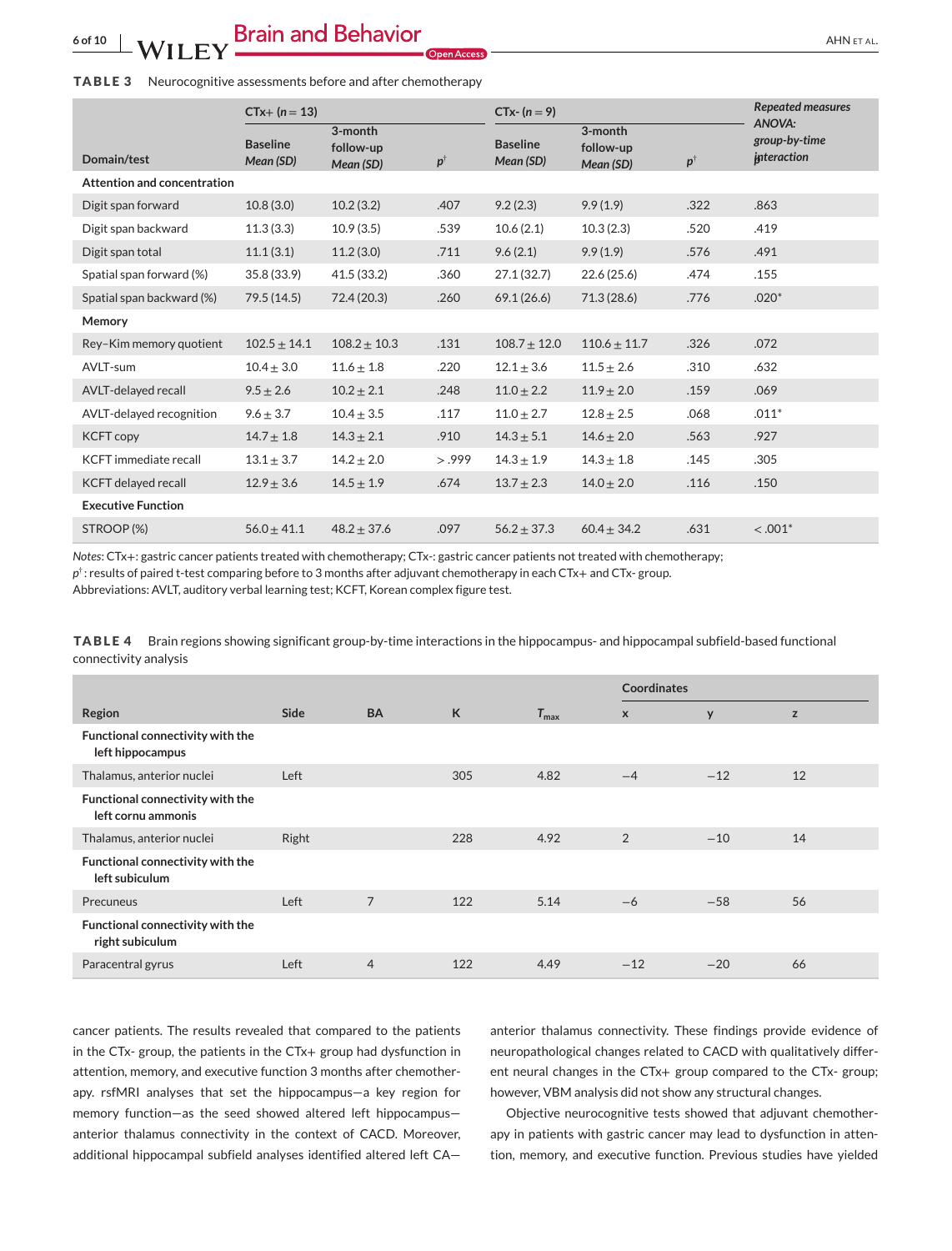<span id="page-6-0"></span>

**FIGURE 2** Brain regions showing significant group-by-time interactions in the hippocampus and hippocampal subfield-based functional connectivity analyses. Statistical inferences were thresholded using an uncorrected  $p < .001$ ,  $k_E > 100$  voxels for the whole brain

inconsistent objective neurocognitive test results regarding subjective cognitive difficulties after chemotherapy due to variability in study design (Ahles & Root, [2018\)](#page-7-0). Moreover, there are still many arguments regarding which cognitive function domains are affected by CACD (Li & Caeyenberghs, [2018\)](#page-8-0). The standardized neuropsychological test commonly used was developed to determine lesion location and impairment in patients with overt neurological injuries and illnesses. In contrast, the cognitive dysfunction in CACD is relatively subtle, and measurement error in traditional objective neuropsychological test alone could obscure true changes (Ahles & Root, [2018\)](#page-7-0). Furthermore, objective neurocognitive tests might be affected by expectation effects and test-retest effects due to longitudinal design (Li & Caeyenberghs, [2018\)](#page-8-0). Nevertheless, we observed impairments in attention, memory, and executive function in objective neurocognitive tests in gastric cancer patients after chemotherapy, although we enrolled middleaged subjects with normal cognitive function who had completed formal education to exclude factors affecting CACD such as aging and cognitive reserve (Ahles & Root, [2018\)](#page-7-0). These findings suggest that it is necessary to identify CACD symptoms early and accurately in gastric cancer patients, and it is also important to perform appropriate therapeutic intervention such as cognitive rehabilitation and pharmacological treatment.

In our study, GM alterations were not observed in CACD. Considering that changes in functional connectivity precede structural brain changes, it can be assumed that the reason for the lack of GM vol-

ume changes in CACD is because only short-term acute impacts were evaluated in this study. Previous meta-analysis of GM abnormalities in the CACD suggested that cognitive impairment in cancer patients after chemotherapy varies over time (Niu et al., [2020\)](#page-8-0). It was suggested that early brain functional alterations may be related to the direct response of neurons to chemotherapy, while long-term brain functional alterations may be related to persistent brain structural alterations, which seem to gradually recover over the years.

Through functional connectivity analyses, we were able to identify qualitatively different alterations in left hippocampus—anterior thalamus functional connectivity in the CTx+ group compared to the CTx- group. Although the neuropathological mechanisms underlying CACD remains unclear, there is evidence suggesting that the hippocampus may be a vulnerable area in CACD (Feng et al., [2019;](#page-8-0) Peukert et al., [2020\)](#page-9-0). In various rodent studies, CACD was related to impaired neurogenesis in the hippocampus (ELBeltagy et al., [2010;](#page-8-0) Lyons et al., [2012\)](#page-8-0), neuroinflammation (Acharya et al., [2015;](#page-7-0) Christie et al., [2012\)](#page-8-0), oxidative stress, mitochondrial dysfunction (Oz et al., [2015;](#page-8-0) Ramalingayya et al., [2017\)](#page-9-0), and structural damage to neurons. The hippocampus is also a key area in memory formation, learning (Squire et al., [1992\)](#page-9-0), spatial processing (Richard et al., [2013\)](#page-9-0), memory recognition, and prospective memory processing (Gordon et al., [2011\)](#page-8-0). Moreover, the hippocampus is a key domain in cognitive function that is also involved in the pathogeneses of neurodegenerative disorders (Braak & Braak, [1997;](#page-8-0) Buckner et al., [2008\)](#page-8-0). Additionally, the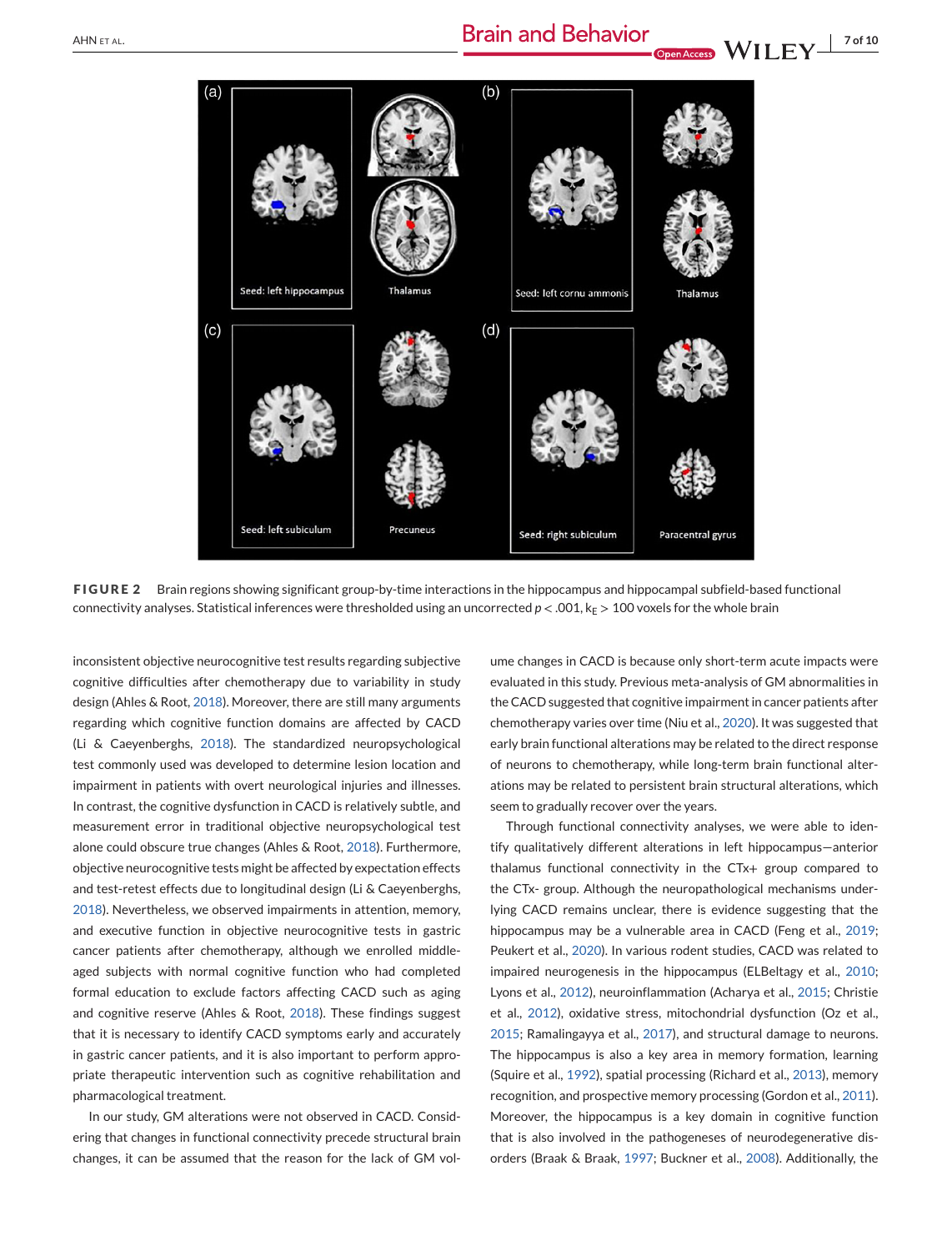<span id="page-7-0"></span>**8 of 10** AHN ET AL. **Brain and Behavior** 

anterior thalamus is a pivotal area in memory and cognition, and hippocampal—anterior thalamic interconnections play vital roles in human memory and cognition (Aggleton et al., 2010). In addition, the change in the connectivity between the hippocampal CA (Atienza et al., [2011\)](#page-8-0) and thalamus (which is also known to be initially affected in neurodegenerative disorders such as AD) suggests that neural changes due to CACD are similar to those in the early stages of age-related neurodegenerative disorders. Therefore, future studies based on long-term follow-up should be carried out to determine how restingstate functional connectivity changes progress in the context of CACD.

# **4.1 Study limitations**

There are several limitations in this study. First, the study had a small sample size due to difficulty in recruiting cancer patients as participants. This might be why we found no significant correlations between neuroimaging findings and neurocognitive test results, although we did identify changes in brain regions associated with objective neurocognitive assessments. Second, the follow-up period was insufficient. Assessing larger study populations for longer times could clarify how cognitive impairment and neural changes develop, which would be more helpful for understanding the underlying mechanism of CACD. Third, average cancer stage of CTx+ group was higher than that of CTx- group in this study, mainly because adjuvant chemotherapy was required in patients with higher cancer stages. Although no specific mechanism has been identified yet, there is perspective that cancer biology itself can affect CACD (Ahles & Root, 2018). In the future, it is needed to conduct the study of CACD which controls the difference of cancer stage. Lastly, the repetition time for the rs-fMRI scans was long. In future studies, a shorter repetition time can improve the statistical power of the results of the study.

## **4.2 Clinical implications**

To our knowledge, this is the first prospective longitudinal neuroimaging study of CACD in gastric cancer patients. To control factors leading to CACD other than chemotherapy, we attempted to select subjects who are middle-aged with normal cognitive functions who had completed formal education, have no history of treatment other than surgery and chemotherapy, have no brain metastasis, no history of psychiatric disorder, and are not significantly affected by psychological effects such as depression and anxiety after surgery.

Results of this study show that adjuvant chemotherapy in gastric cancer patients might affect declines in attention, memory, and executive function that are accompanied by underlying neural changes. Although the biological underpinning of CACD have not been clearly or universally explained, previous results supported the hypothesis that the pathological processes and clinical presentation of CACD are ultimately similar to age-related neurodegenerative disorders (Ahles et al., [2010;](#page-8-0) Li & Caeyenberghs, [2018\)](#page-8-0). Our findings that altered functional activation in the hippocampus resonate with previous studies showing hippocampal changes of CACD in other cancer populations. In the future, longitudinal studies should be carried out in a large, homogenous sample of patients. Such work will deepen our understanding of the mechanisms underlying CACD and will enable more effective therapeutic interventions.

# **5 CONCLUSIONS**

This is the first prospective longitudinal neuroimaging study on CACD in male gastric cancer patients. The findings indicate that the clinical presentation and neuropathological processes affecting the hippocampus of CACD in male gastric cancer patients may be similar to those observed in age-related neurodegenerative disorders.

#### **ACKNOWLEDGMENTS**

This research was supported by a health fellowship foundation.

#### **CONFLICT OF INTEREST**

All authors declare no conflicts of interest.

## **FUNDING**

This research was supported by a health fellowship foundation. Role of the funding source: The funding source of this study had no role in the design of this study and did not have any role during its execution, analyses, interpretation of the data, or decision to submit results.

#### **DATA AVAILABILITY STATEMENT**

The data that support the findings of this study are available on request from the corresponding author. The data are not publicly available due to privacy or ethical restrictions.

#### **PEER REVIEW**

The peer review history for this article is available at [https://publons.](https://publons.com/publon/10.1002/brb3.2437) [com/publon/10.1002/brb3.2437.](https://publons.com/publon/10.1002/brb3.2437)

## **ORCID**

*Young-Chul Jun[g](https://orcid.org/0000-0002-0578-2510)* <https://orcid.org/0000-0002-0578-2510> *Kyung Ran Kim* <https://orcid.org/0000-0001-8375-1851>

#### **REFERENCES**

- Acharya, M. M., Martirosian, V., Chmielewski, N. N., Hanna, N., Tran, K. K., Liao, A. C., Christie, L. A., Parihar, V. K., & Limoli, C. L. (2015). Stem cell transplantation reverses chemotherapy-induced cognitive dysfunction. *Cancer Research*, *75*(4), 676–686. [https://doi.org/10.1158/0008-5472.](https://doi.org/10.1158/0008-5472.CAN-14-2237) [CAN-14-2237](https://doi.org/10.1158/0008-5472.CAN-14-2237)
- Aggleton, J. P., O'mara, S. M., Vann, S. D., Wright, N. F., Tsanov, M., & Erichsen, J. T. (2010). Hippocampal–anterior thalamic pathways for memory: Uncovering a network of direct and indirect actions. *European Journal of Neuroscience*, *31*(12), 2292–2307. [https://doi.org/10.1111/j.1460-9568.](https://doi.org/10.1111/j.1460-9568.2010.07251.x) [2010.07251.x](https://doi.org/10.1111/j.1460-9568.2010.07251.x)
- Ahles, T. A., & Root, J. C. (2018). Cognitive effects of cancer and cancer treatments. *Annual Review of Clinical Psychology*, *14*, 425–451. [https://doi.org/](https://doi.org/10.1146/annurev-clinpsy-050817-084903) [10.1146/annurev-clinpsy-050817-084903](https://doi.org/10.1146/annurev-clinpsy-050817-084903)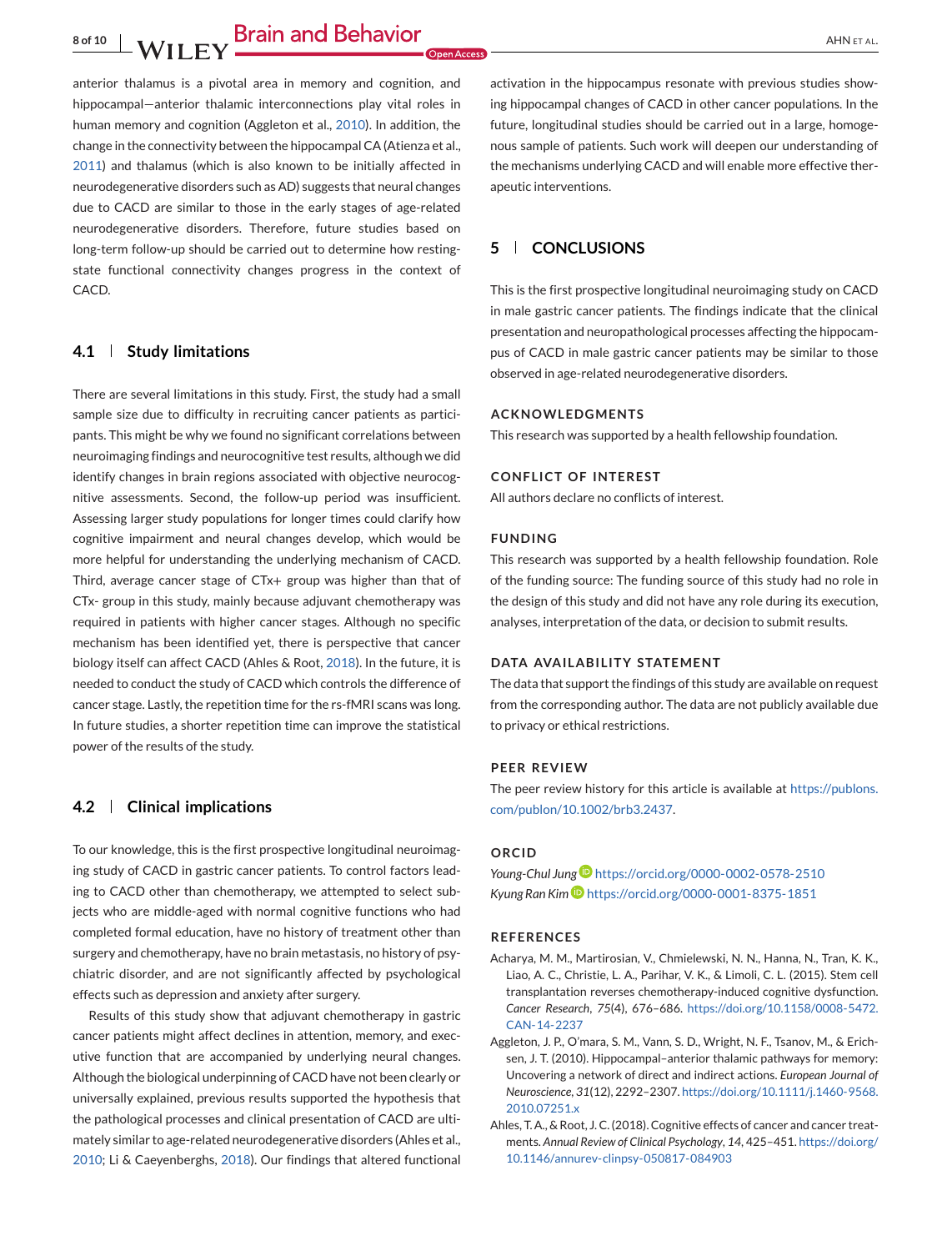- <span id="page-8-0"></span>Ahles, T. A., Root, J. C., & Ryan, E. L. (2012). Cancer-and cancer treatment– associated cognitive change: An update on the state of the science. *Journal of Clinical Oncology*, *30*(30), 3675. [https://doi.org/10.1200/JCO.2012.](https://doi.org/10.1200/JCO.2012.43.0116) [43.0116](https://doi.org/10.1200/JCO.2012.43.0116)
- Ahles, T. A., Saykin, A. J., Mcdonald, B. C., Li, Y., Furstenberg, C. T., Hanscom, B. S., Mulrooney, T. J., Schwartz, G. N., & Kaufman, P. A. (2010). Longitudinal assessment of cognitive changes associated with adjuvant treatment for breast cancer: Impact of age and cognitive reserve. *Journal of Clinical Oncology*, *28*(29), 4434. <https://doi.org/10.1200/JCO.2009.27.0827>
- Ashburner, J. (2007). A fast diffeomorphic image registration algorithm. *Neuroimage*, *38*(1), 95–113. [https://doi.org/10.1016/j.neuroimage.2007.](https://doi.org/10.1016/j.neuroimage.2007.07.007) [07.007](https://doi.org/10.1016/j.neuroimage.2007.07.007)
- Atienza, M., Atalaia-Silva, K. C., Gonzalez-Escamilla, G., Gil-Neciga, E., Suarez-Gonzalez, A., & Cantero, J. L. (2011). Associative memory deficits in mild cognitive impairment: The role of hippocampal formation. *Neuroimage*, *57*(4), 1331–1342. [https://doi.org/10.1016/j.neuroimage.2011.](https://doi.org/10.1016/j.neuroimage.2011.05.047) [05.047](https://doi.org/10.1016/j.neuroimage.2011.05.047)
- Beck, A. T., & Steer, R. A., (1988). Beck anxiety inventory (BAI). Überblick über Reliabilitäts-und Validitätsbefunde von klinischen und au*β*erklinischen Selbst-und Fremdbeurteilungsverfahren, 7.
- Bédard, A. C. V., Newcorn, J. H., Clerkin, S. M., Krone, B., Fan, J., Halperin, J. M., & Schulz, K. (2014). Reduced prefrontal efficiency for visuospatial working memory in attention-deficit/hyperactivity disorder. *Journal of the American Academy of Child & Adolescent Psychiatry*, *53*(9), 1020–1030. e6.
- Berryhill, M. E., & Olson, I. R. (2008). The right parietal lobe is critical for visual working memory.*Neuropsychologia*, *46*(7), 1767–1774. [https://doi.](https://doi.org/10.1016/j.neuropsychologia.2008.01.009) [org/10.1016/j.neuropsychologia.2008.01.009](https://doi.org/10.1016/j.neuropsychologia.2008.01.009)
- Braak, H., & Braak, E. (1997). Frequency of stages of Alzheimer-related lesions in different age categories.*Neurobiology of Aging*, *18*(4), 351–357. [https://doi.org/10.1016/S0197-4580\(97\)00056-0](https://doi.org/10.1016/S0197-4580(97)00056-0)
- Broadbent, D. E., Cooper, P. F., Fitzgerald, P., & Parkes, K. R. (1982). The cognitive failures questionnaire (CFQ) and its correlates. *British Journal of Clinical Psychology*, *21*(1), 1–16. [https://doi.org/10.1111/j.2044-8260.](https://doi.org/10.1111/j.2044-8260.1982.tb01421.x) [1982.tb01421.x](https://doi.org/10.1111/j.2044-8260.1982.tb01421.x)
- Buckner, R. L., Andrews-Hanna, J. R., & Schacter, D. L. (2008). The brain's default network: Anatomy, function, and relevance to disease. In A. Kingstone & M. B. Miller (Eds.), The year in cognitive neuroscience 2008 (pp. 138). Blackwell Publishing.
- Christie, L. A., Acharya, M. M., Parihar, V. K., Nguyen, A., Martirosian, V., & Limoli, C. L. (2012). Impaired cognitive function and hippocampal neurogenesis following cancer chemotherapy. *Clinical Cancer Research*, *18*(7), 1954–1965. <https://doi.org/10.1158/1078-0432.CCR-11-2000>
- Eickhoff, S. B., Stephan, K. E., Mohlberg, H., Grefkes, C., Fink, G. R., Amunts, K., & Zilles, K. (2005). A new SPM toolbox for combining probabilistic cytoarchitectonic maps and functional imaging data. *Neuroimage*, *25*(4), 1325–1335. <https://doi.org/10.1016/j.neuroimage.2004.12.034>
- Elbeltagy, M., Mustafa, S., Umka, J., Lyons, L., Salman, A., Gloria Tu, C. Y., Bhalla, N., Bennett, G., & Wigmore, P. M. (2010). Fluoxetine improves the memory deficits caused by the chemotherapy agent 5-fluorouracil. *Behavioural Brain Research*, *208*(1), 112–117. [https://doi.org/10.1016/j.](https://doi.org/10.1016/j.bbr.2009.11.017) [bbr.2009.11.017](https://doi.org/10.1016/j.bbr.2009.11.017)
- Feng, Y., Tuluhong, D., Shi, Z., Zheng, L. J., Chen, T., Lu, G. M., et al. (2020). Postchemotherapy hippocampal functional connectivity patterns in patients with breast cancer: A longitudinal resting state functional MR imaging study. *Brain Imaging and Behavior*, *14*(5), 1456– 1467.
- First, M. B., Spitzer, R. L., Gibbon, M., & Williams, J. B. (1995). *Structured clinical interview for DSM-IV axis I disorders*. State Psychiatric Institute.
- Go, P. H., Klaassen, Z., Meadows, M. C., & Chamberlain, R. S. (2011). Gastrointestinal cancer and brain metastasis. *Cancer*, *117*(16), 3630–3640. <https://doi.org/10.1002/cncr.25940>
- Gordon, B. A., Shelton, J. T., Bugg, J. M., Mcdaniel, M. A., & Head, D. (2011). Structural correlates of prospective memory. *Neuropsychologia*, *49*(14), 3795–3800. <https://doi.org/10.1016/j.neuropsychologia.2011.09.035>
- Hong, S., Won, Y. J., Park, Y. R., Jung, K. W., Kong, H. J., & Lee, E. S. (2020). Cancer statistics in Korea: Incidence, mortality, survival, and prevalence in 2017. *Cancer Research and Treatment: Official Journal of Korean Cancer Association*, *52*(2), 335–350. <https://doi.org/10.4143/crt.2020.206>
- Jung, K. W., Won, Y. J., Kong, H. J., & Lee, E. S. (2019). Prediction of cancer incidence and mortality in Korea. *Cancer Research and Treatment: Official Journal of Korean Cancer Association*, *51*(2), 431–437. [https://doi.org/10.](https://doi.org/10.4143/crt.2019.139) [4143/crt.2019.139](https://doi.org/10.4143/crt.2019.139)
- Jung, K. W., Won, Y. J., Kong, H. J., & Lee, E. S.. (2019). Cancer statistics in Korea: Incidence, mortality, survival, and prevalence in 2016. *Cancer Research and Treatment: Official Journal of Korean Cancer Association*, *51*(2), 417. <https://doi.org/10.4143/crt.2019.138>
- Kesler, S. R. (2014). Default mode network as a potential biomarker of chemotherapy-related brain injury. *Neurobiology of Aging*, *35*, S11–S19. <https://doi.org/10.1016/j.neurobiolaging.2014.03.036>
- Lepage, C., Smith, A. M., Moreau, J., Barlow-Krelina, E., Wallis, N., Collins, B., Mackenzie, J., & Scherling, C. (2014). A prospective study of grey matter and cognitive function alterations in chemotherapy-treated breast cancer patients. *Springerplus*, *3*(1), 1–10. [https://doi.org/10.1186/2193-](https://doi.org/10.1186/2193-1801-3-444) [1801-3-444](https://doi.org/10.1186/2193-1801-3-444)
- Li, M., & Caeyenberghs, K. (2018). Longitudinal assessment of chemotherapy-induced changes in brain and cognitive functioning: A systematic review. *Neuroscience & Biobehavioral Reviews*, *92*, 304– 317.
- Lyons, L., Elbeltagy, M., Bennett, G., & Wigmore, P. (2012). Fluoxetine counteracts the cognitive and cellular effects of 5-fluorouracil in the rat hippocampus by a mechanism of prevention rather than recovery. *PLoS ONE*, *7*(1), e30010. <https://doi.org/10.1371/journal.pone.0030010>
- Mandelblatt, J. S., Jacobsen, P. B., & Ahles, T. (2014). Cognitive effects of cancer systemic therapy: Implications for the care of older patients and survivors. *Journal of Clinical Oncology*, *32*(24), 2617. [https://doi.org/10.](https://doi.org/10.1200/JCO.2014.55.1259) [1200/JCO.2014.55.1259](https://doi.org/10.1200/JCO.2014.55.1259)
- Mcdonald, B. C., Conroy, S. K., Smith, D. J., West, J. D., & Saykin, A. J. (2013). Frontal gray matter reduction after breast cancer chemotherapy and association with executive symptoms: A replication and extension study. *Brain, Behavior, and Immunity*, *30*, S117–S125. [https://doi.org/10.1016/j.](https://doi.org/10.1016/j.bbi.2012.05.007) [bbi.2012.05.007](https://doi.org/10.1016/j.bbi.2012.05.007)
- Mueller, S. G., Schuff, N., Yaffe, K., Madison, C., Miller, B., & Weiner, M. W. (2010). Hippocampal atrophy patterns in mild cognitive impairment and Alzheimer's disease.*Human Brain Mapping*, *31*(9), 1339–1347. [https:](https://doi.org/10.1002/hbm.20934) [//doi.org/10.1002/hbm.20934](https://doi.org/10.1002/hbm.20934)
- Nayak, L., Lee, E. Q., & Wen, P. Y. (2012). Epidemiology of brain metastases. *Current Oncology Reports*, *14*(1), 48–54. [https://doi.org/10.1007/](https://doi.org/10.1007/s11912-011-0203-y) [s11912-011-0203-y](https://doi.org/10.1007/s11912-011-0203-y)
- Network NCC. (2021). Breast Cancer (Version 5. 2021). [Available from: [https://www.nccn.org/professionals/physician\\_gls/pdf/breast.pdf](https://www.nccn.org/professionals/physician_gls/pdf/breast.pdf)
- Network, N. C. C.. (2021) Gastric Cancer (Version 3. 2021). [Available from: [https://www.nccn.org/professionals/physician\\_gls/pdf/gastric.pdf](https://www.nccn.org/professionals/physician_gls/pdf/gastric.pdf)
- Niu, R., Du, M., Ren, J., Qing, H., Wang, X., Xu, G., Lei, D., & Zhou, P. (2021). Chemotherapy-induced grey matter abnormalities in cancer survivors: A voxel-wise neuroimaging meta-analysis. *Brain Imaging and Behavior*, *15*(4), 2215–2227.
- Oh, C. M.o, Won, Y. J., Jung, K. W., Kong, H. J., Cho, H., Lee, J. K., Lee, D. H., & Lee, K. H. (2016). Cancer statistics in Korea: Incidence, mortality, survival, and prevalence in 2013. *Cancer Research and Treatment: Official Journal of Korean Cancer Association*, *48*(2), 436. [https://doi.org/10.4143/](https://doi.org/10.4143/crt.2016.089) [crt.2016.089](https://doi.org/10.4143/crt.2016.089)
- Oz, M., Nurullahoglu Atalik, K. E., Yerlikaya, F. H., & Demir, E. A. (2015). Curcumin alleviates cisplatin-induced learning and memory impairments. *Neurobiology of Learning and Memory*, *123*, 43–49. [https://doi.org/10.](https://doi.org/10.1016/j.nlm.2015.05.001) [1016/j.nlm.2015.05.001](https://doi.org/10.1016/j.nlm.2015.05.001)
- Pell, G. S., Briellmann, R. S., Chan, C. H. (.P.)., Pardoe, H., Abbott, D. F., & Jackson, G. D. (2008). Selection of the control group for VBM analysis: Influence of covariates, matching and sample size. *Neuroimage*, *41*(4), 1324– 1335. <https://doi.org/10.1016/j.neuroimage.2008.02.050>